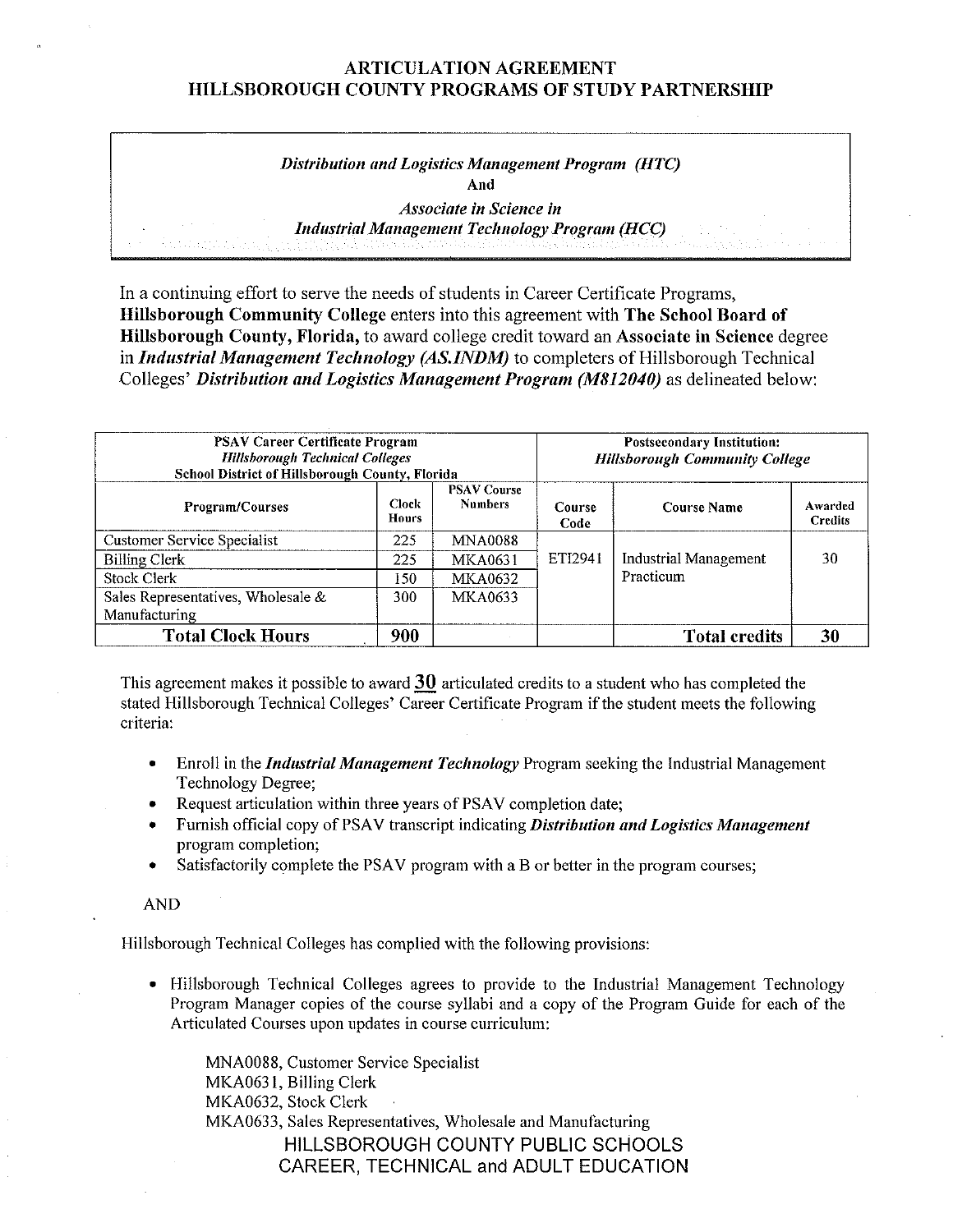## **ARTICULATION AGREEMENT HILLSBOROUGH COUNTY PROGRAMS OF STUDY PARTNERSHIP**

• Hillsborough Technical Colleges agree to meet the teaching objectives for each of the credited courses that Hillsborough Community College does for:

ETI2941, Industrial Management Practicum

Hillsborough Technical Colleges agree to use the following textbooks for the Articulated Courses and not to change textbooks without the prior written permission of the Industrial Management Technology Program Manager:

Introduction to Materials Management, 8<sup>th</sup> ed., 9780134156323 Mean Jeans Manufacturing, 4<sup>th</sup> ed., 9780538440585

The articulating agency will annually review the contents of the curriculum and the qualifications of teachers employed by Hillsborough County Public Schools. The purpose of the review is to verify that competencies are being taught and are equivalent to the postsecondary institution's course(s) which has been designated as equivalent and for which college credit is being offered.

This articulation agreement for the 30 credit(s) toward the *Hillsborough Community College Industrial Management Technology Degree* is effective upon final signature of both institutions' representatives, and will be reviewed five years from this date. This agreement may be terminated by either party upon 60 days written notice.

Signatures below indicate endorsement and attestation of this agreement.

**Hillsborough Community College The School Board of Hillsborough County, Florida** 

I hereby endorse the above articulation agreement?

By: By: By: By: By: By: By: Chair, Board of Trustees School Board Chair

Date:

I hereby attest the above articulation agreement:

By:

enneth Atwater, President

By:

Richard Senker,  $\sqrt{P}$  of Academic Affairs<br>Date:  $\sqrt{2z}/7$ 

**APPROVED AS TO FORM** & **LEGALITY** 

 $KK$ creh GENERAL COUNSEL

TAMARA SHAMBURGER

Date: **OCT 1 5 2019** 

By: <u>Jeff Eakins</u>, Superintendent

Date: **OCT 1 5 2019** 

HILLSBOROUGH COUNTY PUBLIC SCHOOLS CAREER, TECHNICAL and ADULT EDUCATION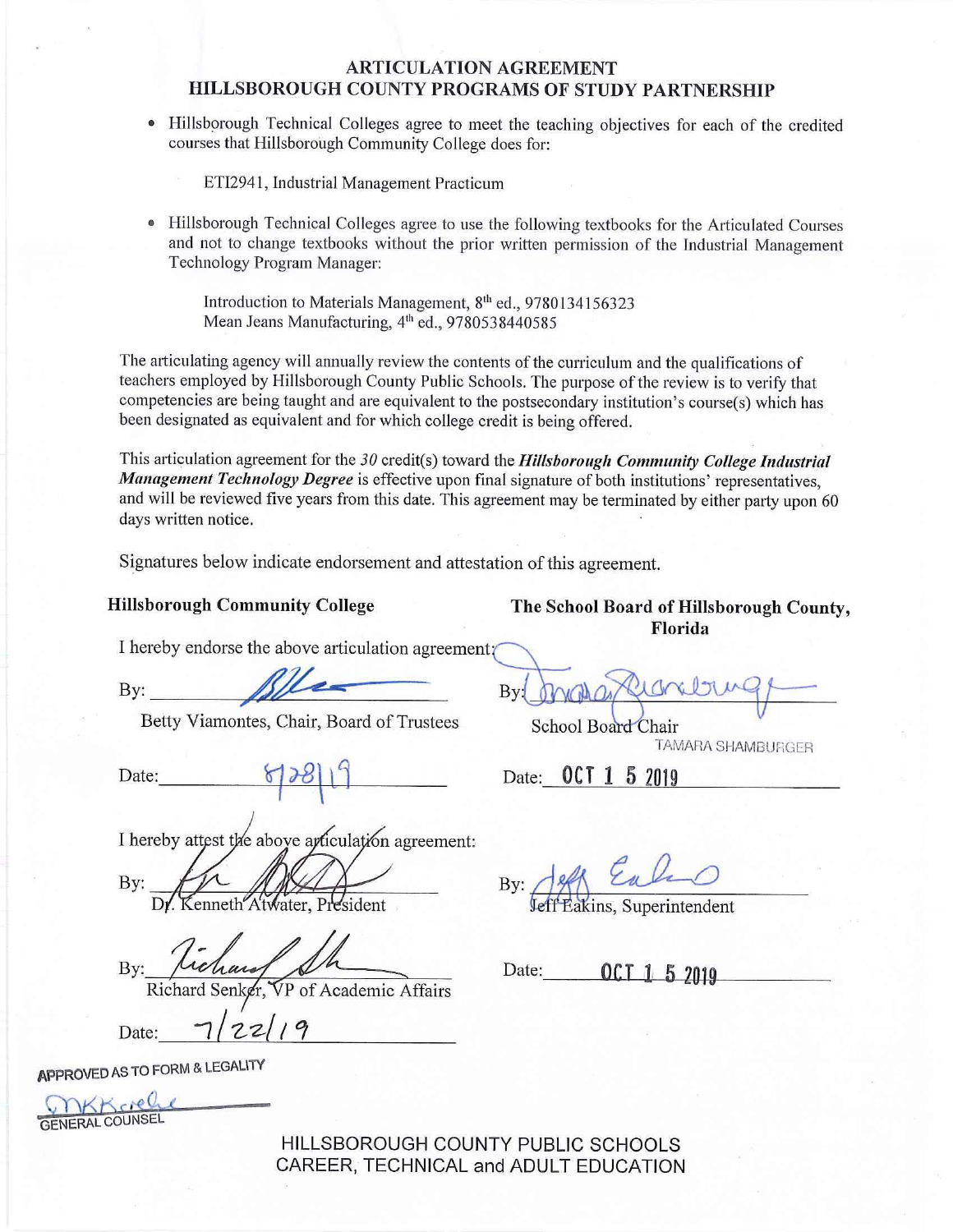# Industry Certification/Credential/PSAV to AS Industrial Management **Credit Articulation Identification Form**

AS Degree Name: Industrial Management Technology **CIP Number:** 1652020501

# **Industry Certification/Credential/PSA V: Distribution and Logistics Management**

**College Credit:** According to State of Florida's Curriculum Frameworks (<http://www.fldoe.org/academics/career-adult-edu/career-tech-edu/curriculum-frameworks/2017>- 18-frameworks/manufacturing.stml), the purpose of the AS Degree in Industrial Management Technology is to:

... offer a sequence of courses that provides coherent and rigorous content aligned with *challenging academic standards and relevant technical knowledge and skills needed to prepare for further education and careers in the mamifacturing career cluster; provides technical skill proficiency, and includes competency-based applied learning that contributes to the academic knowledge, higher-order reasoning and problem-solving skills, work attitudes, general employability skills, technical skills, and occupationspecific skills, and knowledge of all aspects of the manufacturing career cluster.* 

The State Curriculum Framework goes on in the *Special Notes* section to state:

*Students may provide valid evidence oftechnical or industrial competencies as specified*  in the curriculum frameworks of an accredited postsecondary adult or postsecondary *vocational institution. Students may also provide valid evidence of acquired skills through portfolios, documented work history, and registered apprenticeship programs that meet program outcomes as determined by the college.* 

*Industrial elective credits may also be awarded based on the type of program, length of program, certifications or licenses awarded under articulation agreements between PSAV program schools and/or industrial/technical license articulation agreements.* 

Industrial elective credits may also be satisfied by the completion of special courses and *certificate programs offered by the college specified in the elective section ofthe college's degree plan.* 

The purpose of this form is to document the validation of acceptable forms of evidence of the students' *technical or industrial competencies* and/or *acquired skills* that meet program outcomes.

The number of college credits awarded by the articulation agreement is determined by HCC faculty's assessment of the certification/credential/PSAV. A minimum of 30 clock hours of training or work experience will be required for every college credit awarded to a maximum of 30 credit hours. The 30 to 1 clock hour conversion is based on the guidelines for state reporting and FLDOE unit definition of a clock hour.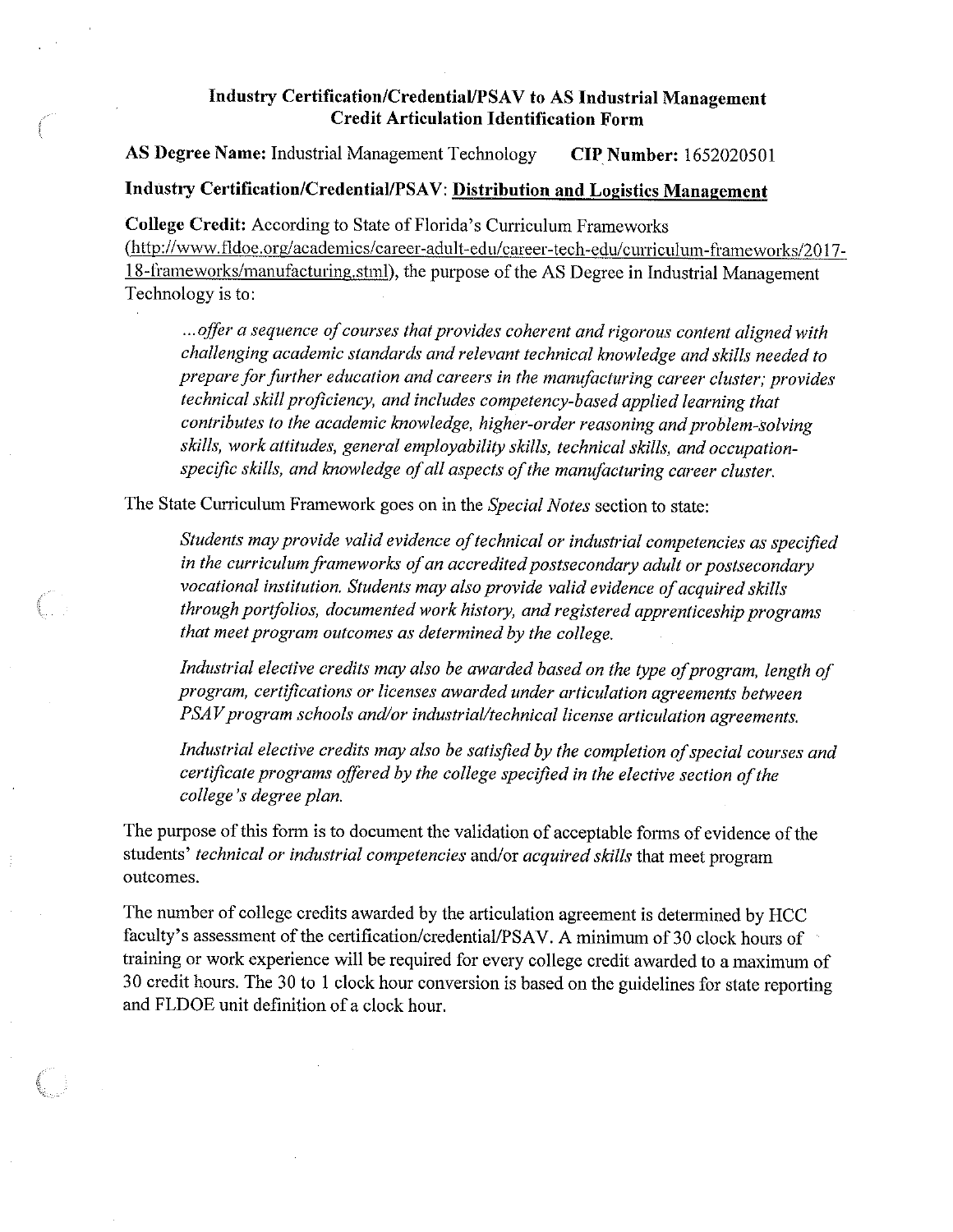**Validation Mechanism:** To be eligible for articulation, the student must show evidence of their cunent **Distribution and Logistics Management** certification/credential and it must have been issued within three (3) years prior to their enrollment in the program.

**Rationale/Justification: Distribution and Logistics Management** certification represents industry acknowledgement of technical skill attainment of competencies in the AS in Industrial Management Technology program. HCC faculty reviewed the following:

**Let X** State Curriculum Frameworks

*-1(\_* Course Syllabi

*(* 

 $\subset$ 

Course Exams

X Course Scope and Sequence

*\_x\_* Textbooks/Course Materials

 $\times$ <sup>Other</sup> *Training Agreemen* (*Employer*)

The **Distribution and Logistics Management** certification/credential will serve as equivalent substitutions for the HCC courses identified below.

| Post-Secondary Adult Vocational/Apprenticeship/Corporate<br><b>Training Program</b> |                       |                                         | <b>Post-Secondary Institution:</b><br><b>Hillsborough Community College</b> |                            |                     |  |
|-------------------------------------------------------------------------------------|-----------------------|-----------------------------------------|-----------------------------------------------------------------------------|----------------------------|---------------------|--|
| Program/Courses                                                                     | Clock<br><b>Hours</b> | <b>PSAV</b><br>Course<br><b>Numbers</b> | Course<br>Code                                                              | <b>Course Name</b>         | Awarde<br>d Credits |  |
| <b>Customer Service Specialist</b>                                                  | 225                   | <b>MNA0088</b>                          | ETI<br>2941                                                                 | Industrial Mary. Practicum | 30                  |  |
| <b>Billing Clerk</b>                                                                | 225                   | <b>MKA0631</b>                          |                                                                             |                            |                     |  |
| <b>Stock Clerk</b>                                                                  | 150                   | <b>MKA0632</b>                          |                                                                             |                            |                     |  |
| Sales Representative, Wholesale & Manufac.                                          | 300                   | <b>MKA0633</b>                          |                                                                             |                            |                     |  |
| <b>Total Clock Hours</b>                                                            | 900                   |                                         |                                                                             | <b>Total credits</b>       |                     |  |

Total Credits Awarded for the courses listed above is  $-30$